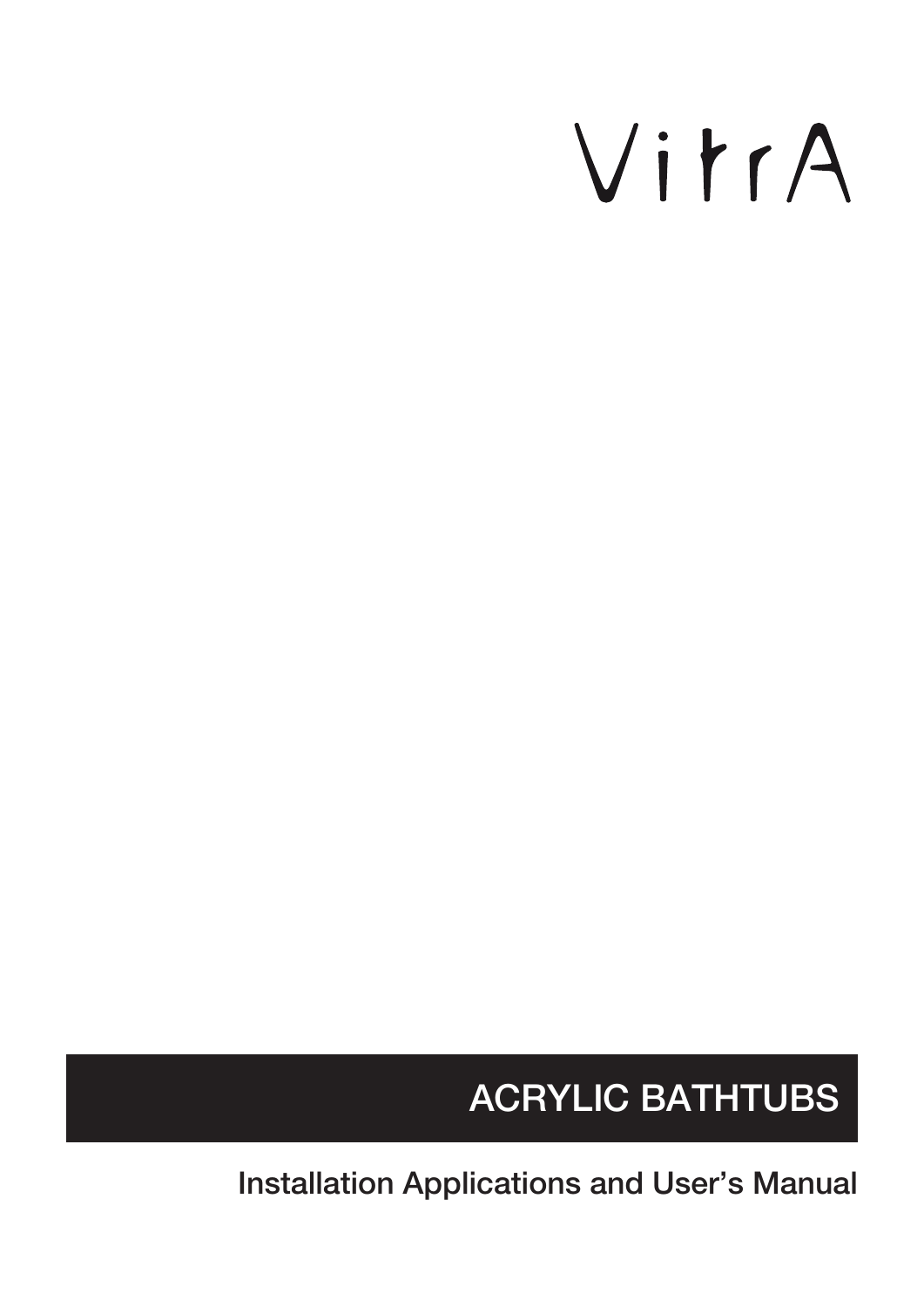# VitrA

#### **CONTENTS**

Manufacturer Company Eczacıbaşı Yapı Gereçleri San. ve Tic. A.Ş. Șekerpınarı Cumhuriyet Mah. İsmet İnönü Cad. No: 27 41420 Çayırova / Kocaeli Tel : (0262) 648 95 00 (Pbx) Faks : (0262) 658 85 94

General Distribution Central Service İntema A.Ş. Kanyon Ofis Kat: 1819 Büyükdere Cad. No: 185 Levent 34394 İstanbul Tel : 0212 371 70 00 Faks : 0212 353 13 9495

Consultancy Line 0850 311 70 70 0532 755 75 00

www.vitra.com.tr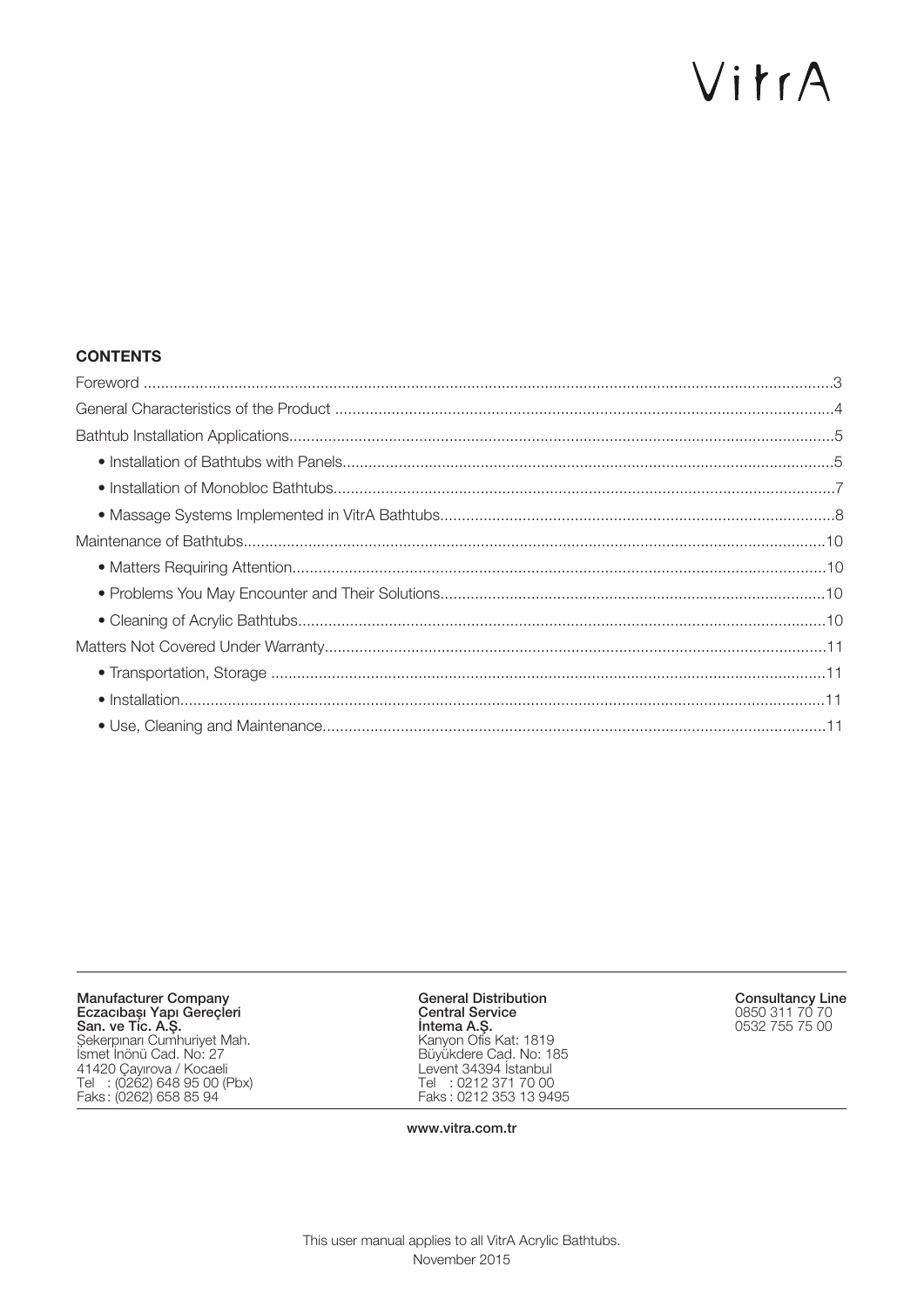# $\bigvee$ i tr $\bigwedge$

#### Dear customers,

By ensuring a correct and purposeful use of this product which you have purchased, we would like it to deliver the best performance to you.

- 1- Accept the purchased product by removing it from its carton at our sales point and/or at the delivery to address and checking its parts one by one. If any missing materials or any breakage or damage is detected, inform the nearest Authorized Seller or the Authorized Service. In such cases, please protect the product in its original packaging.
- 2- Have the User Manual of the product which you have received without any missing parts or any damages APPROVED by the Authorized Seller.
- 3- We urge you to carefully read this guide in full before having our product installed and keep it for future reference.
- 4- Please call the Authorized Service after completing the preparations for the required infrastructure.
- 5- In the event you need service for installation, maintenance and repairs;
	- Ask from our seller for the telephone number of the Authorized Service in the area you are living in.
	- In places where we do not have a seller, you may get the necessary information from the telephone numbers given in the guide.
	- Ask the service personnel to display their "Vitra Artema Authorized Service Personnel Card". Do not let people without a personnel card perform the installation
	- At the completion of the process, the technician is obliged to write the 'Service Form' correctly and in detail and have you sign it and give a copy to you. Please keep the 'Service Form'.
	- Some Authorized Services may have been shut down in time. You can learn the most reliable address from our website at www.vitra.com.tr, which is continuously updated and/or by calling our consultancy lines at 0850 311 70 70 and 0532 755 75 00
	- The items above have great importance for determining people who work under the name of special service and who are not Authorized Services. Please take note of these.
- 6- In case our Seller or our Authorized Service cannot satisfy your request or complaint please contact the communications means provided within the guide.

Sincerely yours,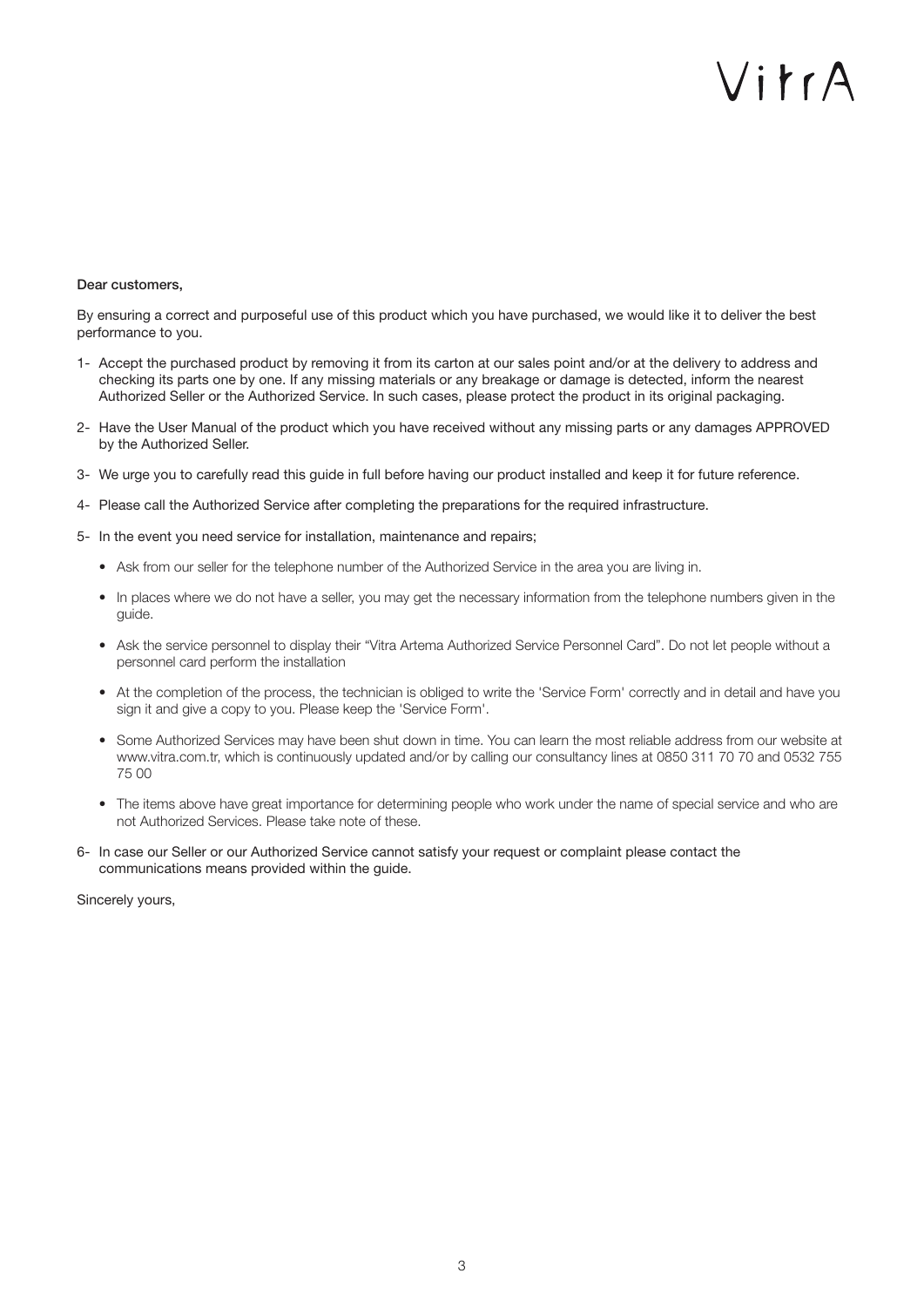#### GENERAL CHARACTERISTICS OF THE PRODUCT

The highest quality polymethylacrylate, in other words, "Acrylic" is used as the primary material in the production of VitrA Acrylic Bathtub Systems. Acrylic which has a high wear resistance is preferred because it can be easily cleaned and does not host microorganisms.

Acrylic is known to be one of most accommodating materials for human nature. Having a flexible structure, acrylic maintains its resilience against impacts and does not deform. Any small scratches which might occur on the surface can easily be eliminated through polishing. Acrylic products do not lose their shine due to a homogenous distribution of color cells, and saves the "first day appearance" over years.

The acrylic plates used in the production of VitrA Acrylic Bathtubs meet the EN 263 Standards for Acrylic Plates and are supplied from Lucite International (ICI) which is one of the leading producers in the word. The plates are assured against wear and tear through a ten-year aging test conducted by TUBITAK.

Vitra meets the EN 274 standard in the VitrA Shower Trays which are manufactured in accordance with the TSEK – DIN249 – GOSS standards Acrylic Shower Tray standards.

The usage life of the product is 10 years as per the communiqué on "After-sale Services of Industrial products" published by TR the Ministry of Industry and Trade.

- VitrA Compact Shower Units are under warranty for 2 years from the purchase date.
- In order for you to benefit from "2-year warranty" application please have the Warranty Certificate approved by the Intema Store or Intema Authorized Seller from which you purchase your product or the VitrA - Artema Authorized Service which installed your bathtub.
- For your Vitra Compact System to be covered by the "2-year warranty", its installation must be performed "free-of-charge" by a VitrA - Artema Authorized Service.
- In case of any problem, please contact the nearest VitrA-Artema Authorized Service.

#### MATTERS REQUIRING ATTENTION DURING SHIPPING AND TRANSPORTATION

- 1- The products should be transported and placed according to the transportation and protection signs found on the package.
- 2- During the forklift carriage of products shipped in crates or cardboard packaging you should make use of pallets.
- 3- In order to prevent products from breaking during their storage and protection they should be placed in accordance with the direction indicated on the packaging and placing them on top of one another should be avoided.
- 4- Product parts removed from packages opened for the purpose of carrying to floors should be checked and carried in a protected manner.
- 5- The protective film cover over the product should not be removed before transportation, installation and repair transactions.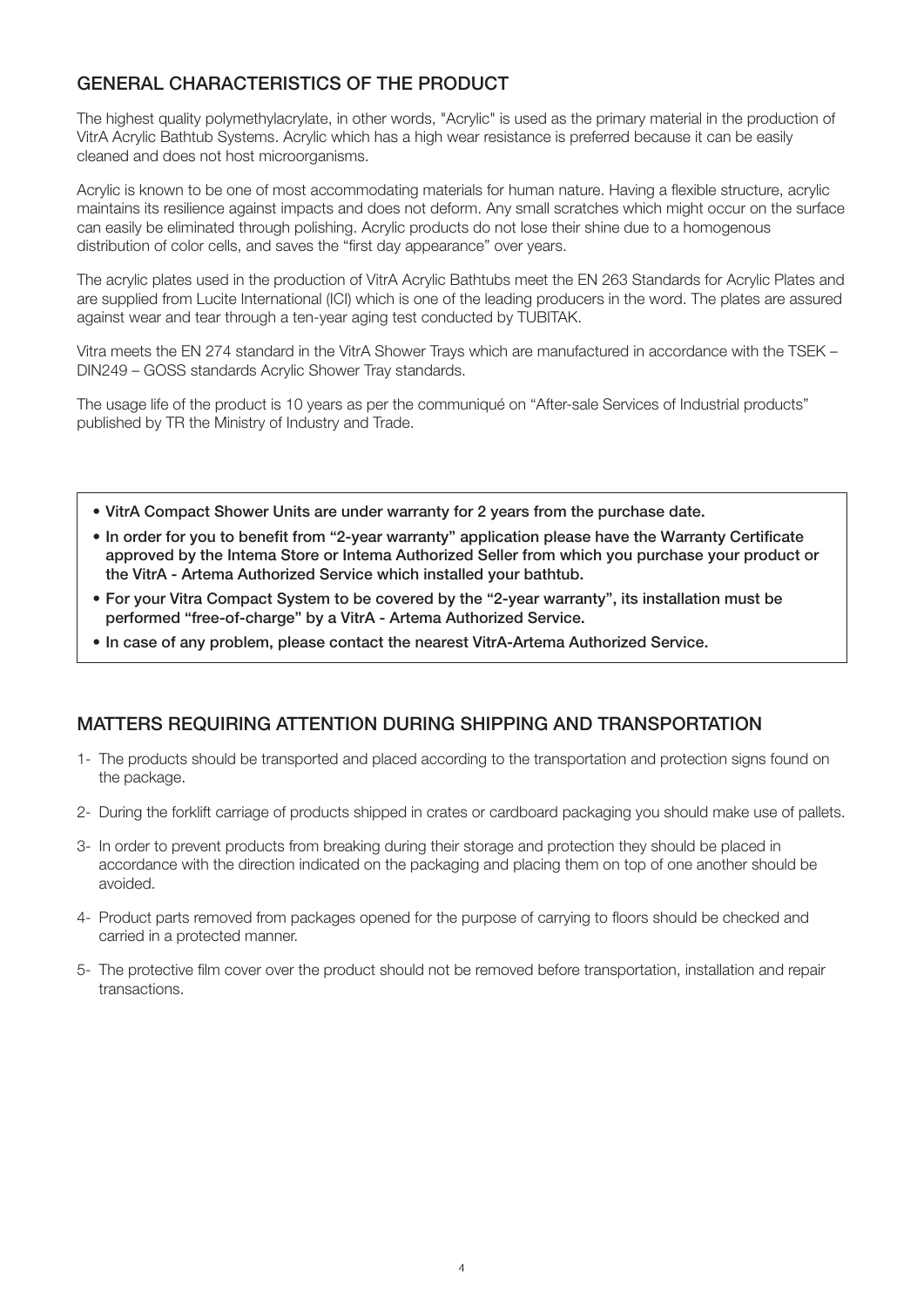## INSTALLATION OF BATHTUBS

#### Points that Require Attention:

- We recommend the bathtub to be installed after tiling the wall tiles and other construction related works in the bathroom are completed.
- The technical details of the bathtub is provided in the Technical Data Sheet.
- Faucets should be installed as shown on the Technical Data Sheet.
- If a wall-mounted bathtub mixer is preferred the appropriate mixer should be installed on the wall in accordance with the instructions provided in the Technical Data Sheet.
- It should be ensured that the floor tiles are even and the walls are straight (90 °) before starting installation.
- Cold and hot water connections must already be realized.
- If this is a hydromassage bathtub the electrical connection should be prepared as shown in the Technical Data Sheet.

#### Installation of Bathtubs with panels



- 1- The bathtub should be installed to a structurally prepared floor.
- 2- If the bathtub is purchased with a packaging on pallets, the leg sets must be installed to the bathtub. In this case the leg profiles are prepared to be installed on the bathtub. The bathtub is placed upside down on a clean floor and the U shaped legs are inserted to the toggle and fixed to the bottom of the product via two screws.
- 3- The toggle screws are tightened.
- 4- Remove the protective folio of the bathtub from its sides that are touching the wall and from the area around the siphon.

(Note: The remaining protective folio on the bathtub should be removed only after the bathtub installation and other construction works in the bathroom are finished.)



- 5- Place the bathtub to the installation area.
- 6- Adjust and level the leg set according to the height of the panel. Check the evenness with a scale. (See the Technical Data Sheet for the panel height).
- 7- Tighten the let sets nuts.
- 8- Mark the leg set installation holes (Caution! No hole should be drilled on heated and isolated floors!)



- 9- The points on the wall tiles which are marked for installing the wall hangers are drilled with a drilling machine (tip 10) and the wall hangers are fixed (The technical details are given in the "Wall Hanger Details" section of the Technical Data Sheet.)
- 10- Prepare the bathtub siphon for installation. (At this stage do not forget to remove protective folio on the bathtub around the siphon hole.)
- 11- Apply silicone on the siphon drain seal and the bearing seal,
- 12- Install the bathtub siphon you've prepared.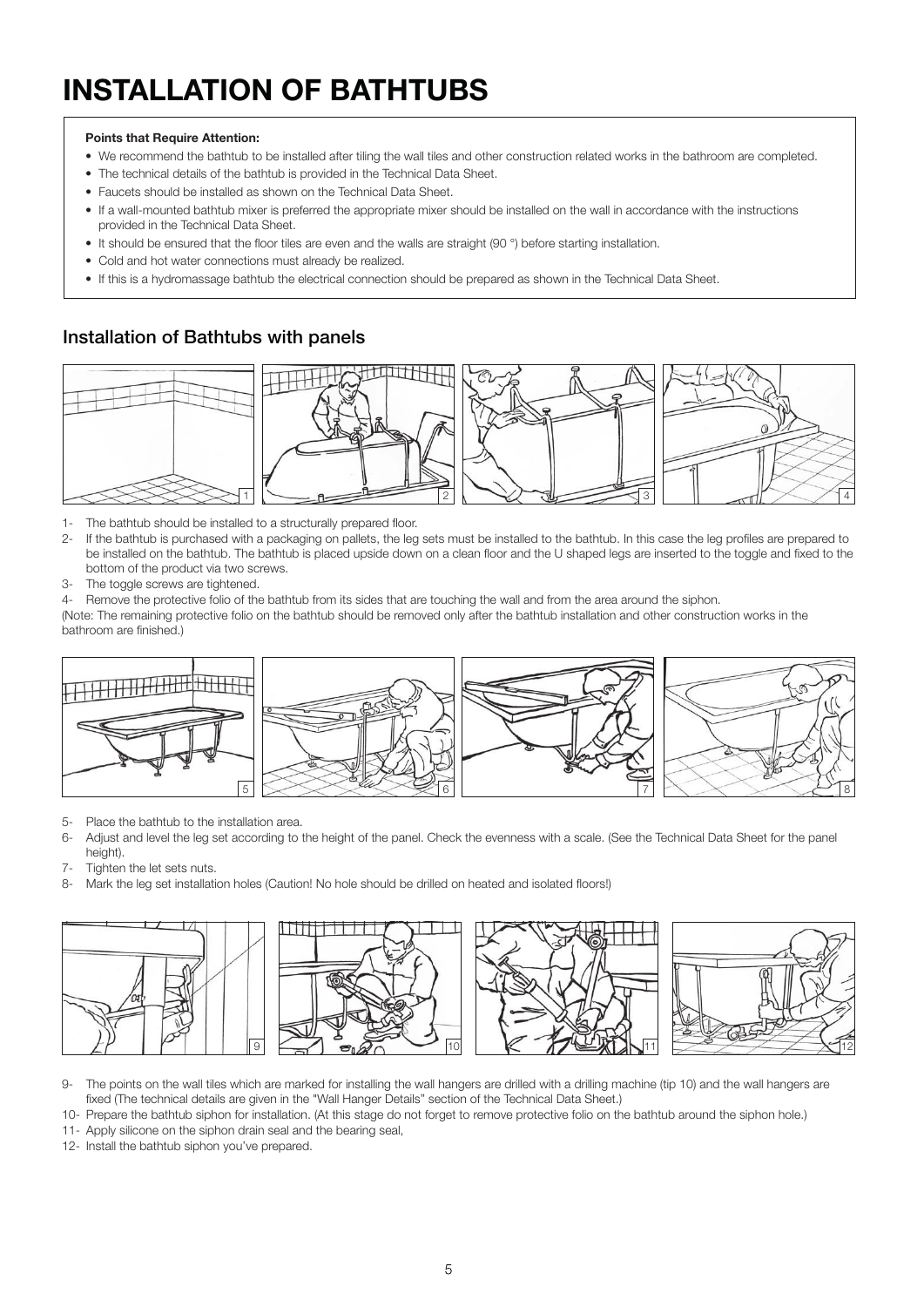





- 13- It is not required to fix the leg set of the bathtub to the floor when wall hangers are used. However for non-straight walls .the bathtub leg set. installation holes are drilled with a drilling machine (tip 7-8) (Caution: No hole should be drilled on heated and isolated floors.)
- 14- Screw the leg set to the floor.
- 15- The bathtub is fixed to the wall by tightening the cap screws of the wall hangers.



- 16- Siphon outlet is connected to the water drain. Perform leak proofing tests.
- 17- Panel supporting brackets are adjusted and screwed.

18-19- If the side panel will be used with the product, mark the floor where the panel supports are to be fixed and fix the panel supports to the floor using silicone.



20- Remove the protective folio on the panels.

Note: If this is a hydro massage bathtub, the electrical connection should be made.

- 21- For rectangular bathtubs, first the side panel and later the front panel are installed to the bathtub. For corner bathtub panels, fixed metal clips are available for panel installation under the front side rims of bathtub to fix the panel. The panel's installation is started from one corner by attaching the top band of the panel to these clips.
- 22- Silicone is applied between the bathtub and the wall in order to prevent any leakage





- 23- Additional edge lath application can be carried out if required. However isolation between wall and bathtub must be ensured before the application of edge lath. The edge lath is installed by applying silicone along the length of both surfaces of the edge lath which will come into contact with the bathtub and the wall.
- 24- The installation of the bathtub is complete. Any protective folio remaining on the bathtub should be removed only after all of the construction works in the bathroom are finished.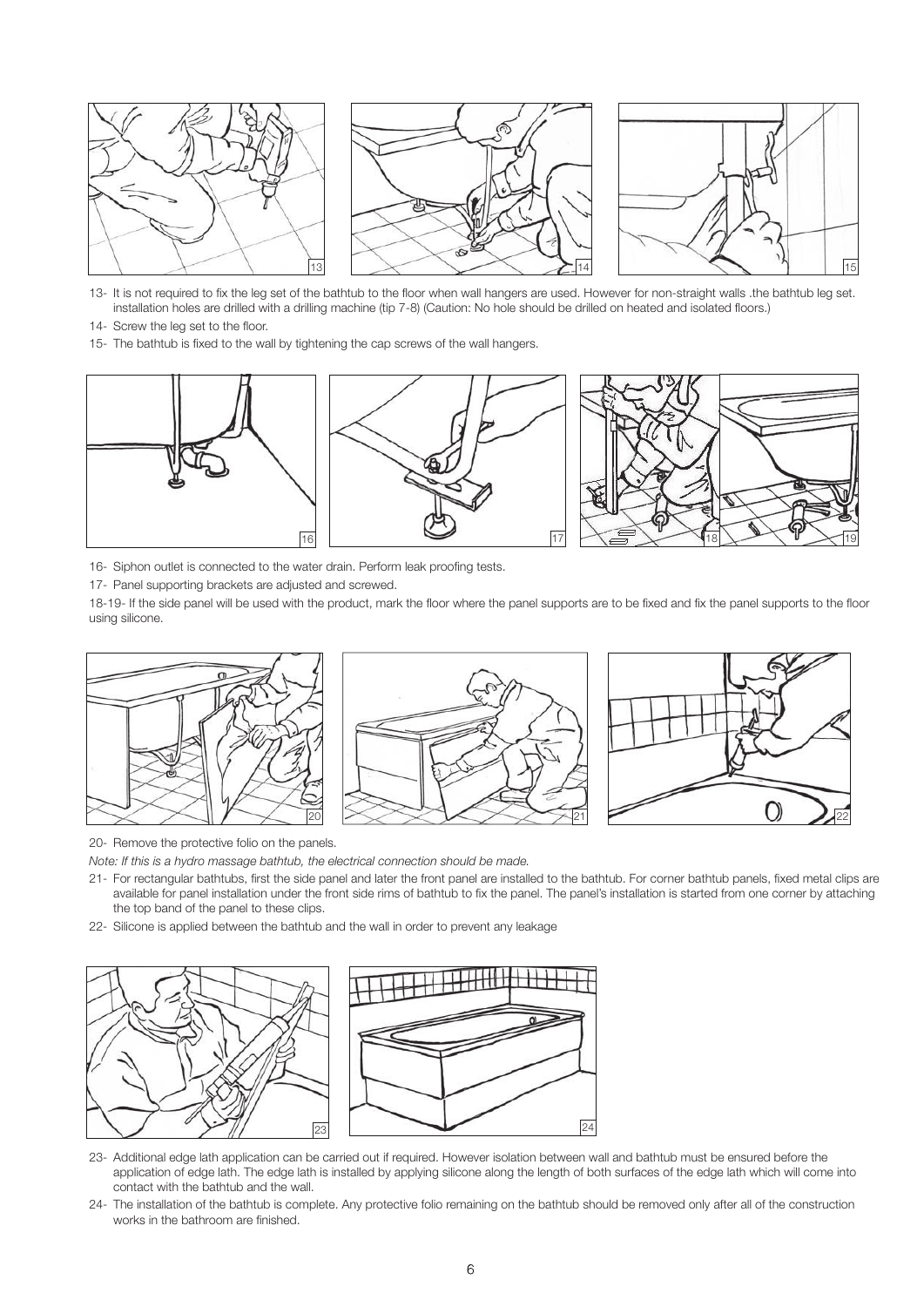#### Installation of Monobloc Bathtubs



- 1-2 Bathtub must be carried upside down. It must never be carried by holding from its panel.
- 3- In this series a 'hidden overflow' is installed to plain and hydro massage bathtubs by the manufacturer. Therefore the product comes with the siphon installed. The bathtub is placed on the installation area and the perimeter of its bottom is marked. Inside the marked area, the 50 mm diameter waste water drain pipe is installed from the center shown in the drawing, at the point indicated by the letter "A", and the water inlet pipes are installed to the centerline of the faucet above the bathtub, at the point indicated by the letter "C", as illustrated in the technical diagram. If this is a hydro massage (hydro massage) bathtub, a 220 V phase, neutral and earth electric lines are required to be connected inside the marked area, in accordance with the orientation of the bathtub (seethe area indicated by the letter "E").No water drain muff should be left in the area indicated by the letter "B". External faucet application should be carried with a minimum distance of 100mm to the bathtub and in accordance with the bathtub placement. The axle distance between the hot and cold water inlet pipes should be adjusted in accordance with the technical drawing of the faucet. (See the Technical Data Sheet for the technical scheme).







4-5 The bathtub is taken into level using a scale at the installation area.

6- For the infrastructure installation, the bathtub is placed on bearing supports at the installation area.

Caution: During the infrastructure installation, the bathtub should not be tilted sideways and no weight should be placed on its side panels.



- 7- The parts of the bathtub's monobloc sides that touch the floor should be marked. The panel supporting brackets should be pulled inside at the thickness of the acrylic and they should be fixed to the floor with silicone. Accordingly, movement of the bathtub on the floor is prevented.
- 8- The siphon drain pipe connection and also the electrical connection (if the product is hydromassage) of the bathtub should be made.
- 9- Tighten the leg set nuts.







- 10- Apply silicone on the bathtub legs' parts which contact the floor.
- 11- When the infrastructure installation is completed the taken down from the bearing supports. When deemed necessary apply silicone to several points between the bathtub panel and the floor and complete the installation
- 12- The installation of the monobloc bathtub is completed. Any remaining protective folio on the bathtub should be removed only after the bathtub installation and any other construction works in the bathroom are finished.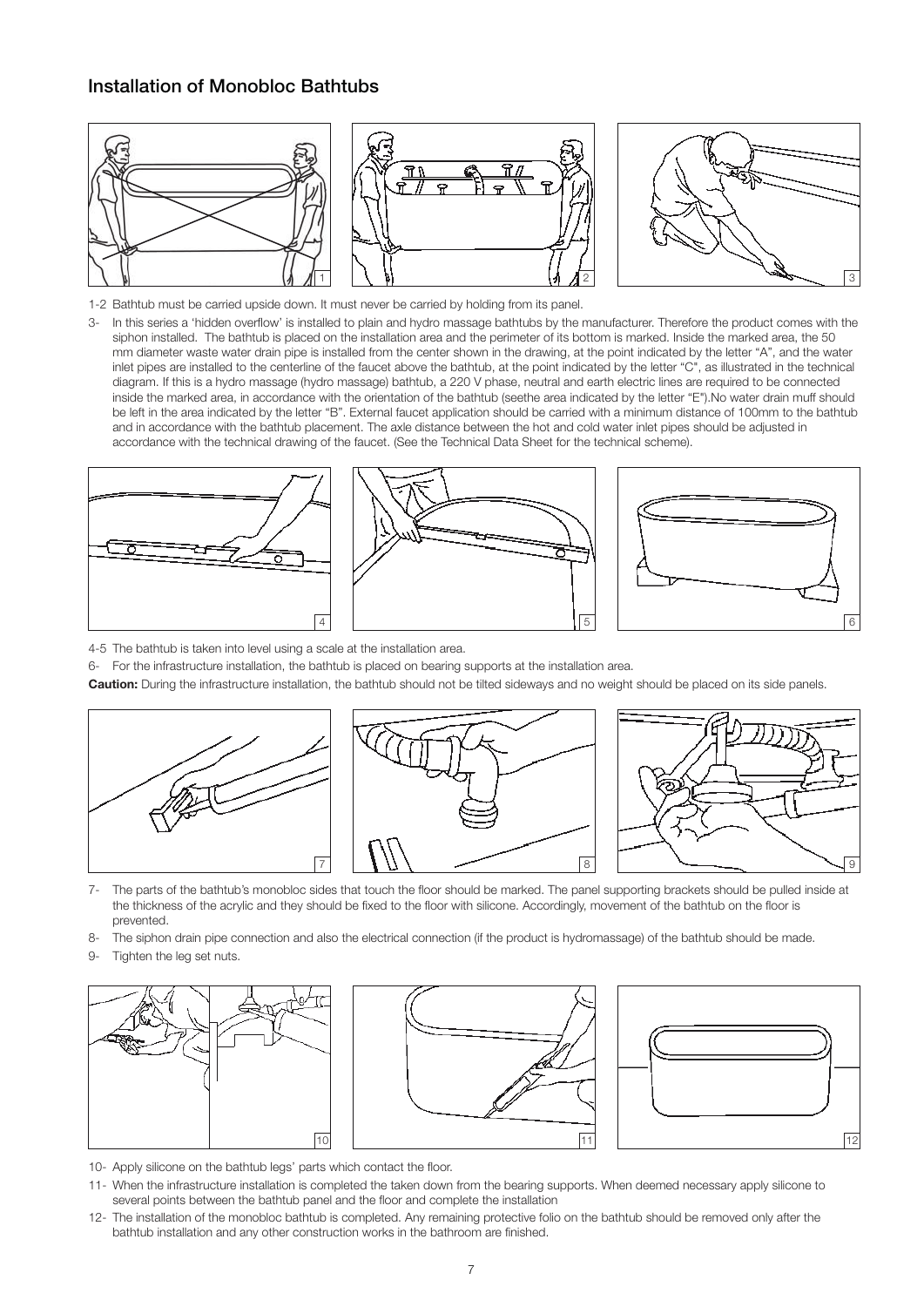#### MASSAGE SYSTEMS IMPLEMENTED IN VİTRA BATHTUBS

- If your VitrA bathtub without massage functionality is a model which is suitable for the implementation of a hydro massage system you can convert it into a massage bathtub and enjoy the pleasure of hydro massages.
- You can have a suitable massage system installed to your VitrA plain bathtub you have purchased and are using anytime you want.
- Which massage systems can be installed to the VitrA bathtubs are detailed in the table below. You can obtain detailed information about massage systems from VitrA Bathtub Authorized Sellers.

#### Hydro Massage Systems – Technical Features

|                                     |                                            | Duo Maxi                             | Duo Soft                      | Aqua Maxi                     |                           |
|-------------------------------------|--------------------------------------------|--------------------------------------|-------------------------------|-------------------------------|---------------------------|
|                                     |                                            |                                      | <b>DUO</b><br>maxi<br>8888    | <b>DUO</b><br>soft<br>888     | <b>AQUA</b><br>maxi<br>δÒ |
| System type                         |                                            |                                      | electronic                    | electronic                    | electronic                |
| Control panel/button type           |                                            | digital control<br>panel (exquisite) | electronic<br>control panel   | electronic<br>controller      |                           |
| No. of jets*                        |                                            | Hava jeti                            | 10                            | 10                            |                           |
|                                     |                                            | Su jeti                              | 18 mikro                      | 6                             | 18 mikro                  |
| Air controller                      |                                            | $\overline{4}$                       | $\overline{2}$                | $\overline{4}$                |                           |
| Director                            |                                            | $\qquad \qquad -$                    | ÷                             | $\overline{\phantom{0}}$      |                           |
|                                     | Continuous water massage                   |                                      | ✓                             | ✓                             | ✓                         |
|                                     | Intermittent water massage                 |                                      | ✓                             | ✓                             | ✓                         |
|                                     | Automatic water massage intensity setting  |                                      | ✓                             |                               | $\overline{\phantom{0}}$  |
|                                     | Manual water massage intensity setting     |                                      | ✓                             | $\overline{\phantom{0}}$      | $\overline{\phantom{0}}$  |
| Control panel /<br>button functions | Continuous air massage                     |                                      | ✓                             | ✓                             |                           |
|                                     | Intermittent air massage                   |                                      | ✓                             | ✓                             |                           |
|                                     | Automatic air massage<br>intensity setting |                                      | ✓                             |                               |                           |
|                                     | Manual air massage<br>intensity setting    |                                      | ✓                             | ✓                             |                           |
|                                     | Continuous light (optional)                |                                      | ✓                             | ✓                             | ✓                         |
|                                     | Intermittent light (optional)              |                                      | ✓                             | ✓                             | ✓                         |
|                                     |                                            | Automatic disinfection<br>program    | ✓                             |                               |                           |
| Visible parts                       |                                            | chrome coating<br>over brass         | chrome coating<br>over brass  | chrome coating<br>over brass  |                           |
| Light application                   |                                            | 2 halogen lamps<br>(optional)        | 2 halogen lamps<br>(optional) | 1 halogen lamps<br>(optional) |                           |
| After-use drying function           |                                            | $\checkmark$                         | $\checkmark$                  |                               |                           |
| Average weight (kg)                 |                                            | 40                                   | 30                            | 26                            |                           |
| Input Power (kW)                    |                                            | Pump                                 | 0.8                           | 0.8                           | 0.8                       |
|                                     |                                            | <b>Blower</b>                        | 1.05                          | 1.05                          | $\overline{a}$            |
| Voltage (Volts)                     |                                            | 220-230                              | 220-230                       | 220-230                       |                           |
| Current (Amps)                      |                                            | 16                                   | 16                            | 10                            |                           |

★ The number of jets in the massage systems may vary according to the selected bathtub model.

★ For the massage system and bathtub model information see the "Hydromassage - Bathtub Suitability Table" in the Price List.

#### Önemli Not:

- The specified number of jets and air controllers for the massage system may vary according to the bathtub model due to technical reasons.
- You can find more detailed info regarding the subject at www.vitra.com.tr or using our consultation line 0800 211 70 00 and 0532 755 75 00
- If your product is a product that is suitable for hydromassage system implementation, you can find more detailed info in the schemes in the technical data sheet.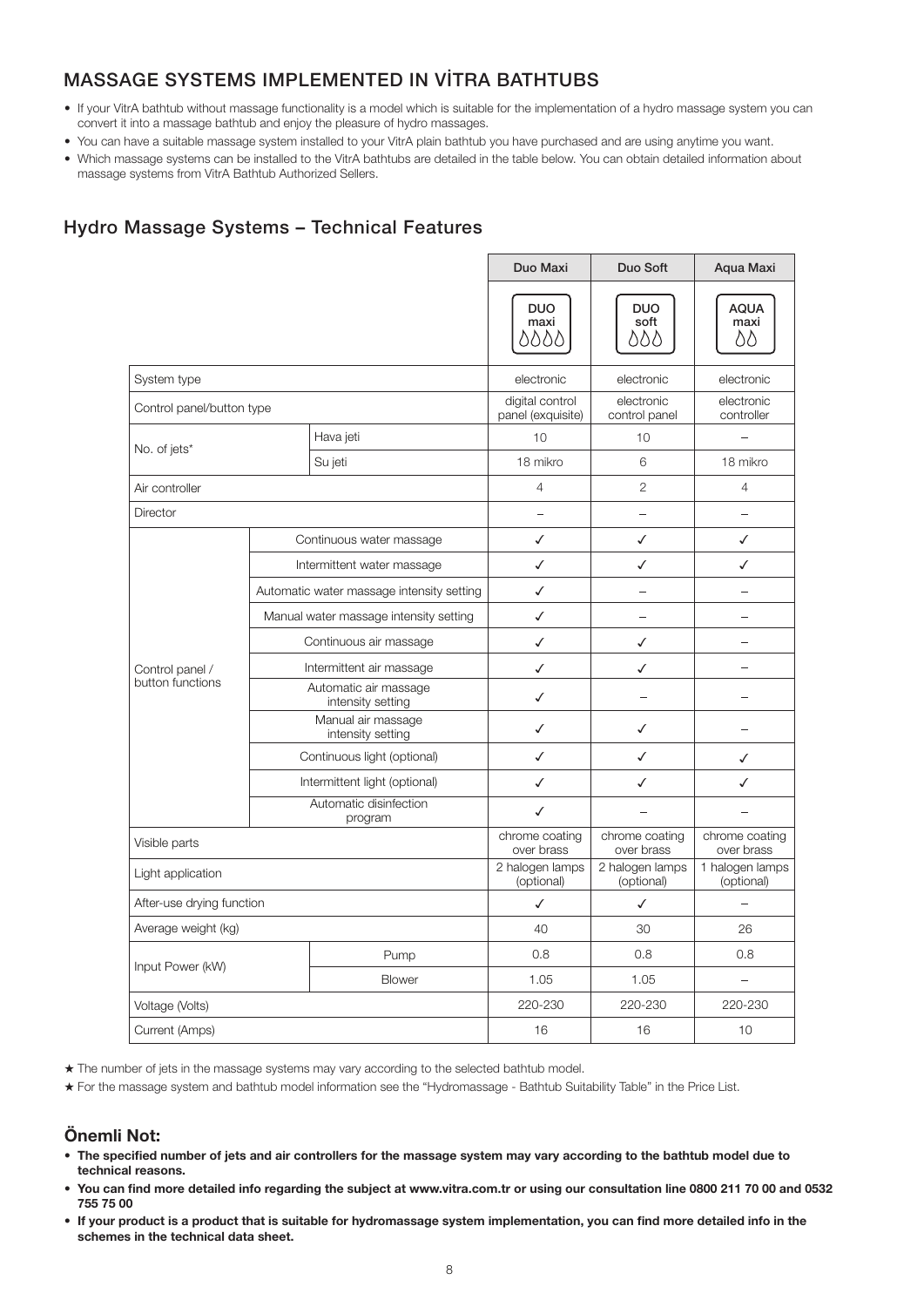#### Hydro Massage Systems – Technical Features

|                                     |                                         | <b>Air Relax</b>                           | Aqua Soft                    | <b>Aqua Soft Easy</b>    |                               |
|-------------------------------------|-----------------------------------------|--------------------------------------------|------------------------------|--------------------------|-------------------------------|
|                                     |                                         |                                            | <b>AIR</b><br>relax<br>8Q    | <b>AQUA</b><br>soft<br>δ | <b>AQUA</b><br>soft easy<br>D |
| System type                         |                                         |                                            | electronic                   | electronic               | pneumatic                     |
| Control panel/button type           |                                         | electronic control<br>panel                | electronic control<br>panel  |                          |                               |
| No. of jets*                        |                                         | Air jets                                   | 24                           | 6                        | $\overline{\phantom{0}}$      |
|                                     |                                         | Water jets                                 | $\equiv$                     | $\overline{2}$           | 6                             |
| Air controller                      |                                         |                                            | $\equiv$                     | $\mathbf{1}$             |                               |
| Director                            |                                         |                                            | $\overline{\phantom{a}}$     | $\equiv$                 |                               |
| Control panel /<br>button functions | Continuous water massage                |                                            |                              | ✓                        | ✓                             |
|                                     |                                         | Intermittent water massage                 |                              | ✓                        | $\overline{\phantom{0}}$      |
|                                     |                                         | Automatic water massage intensity setting  |                              | $\overline{\phantom{a}}$ | $\overline{\phantom{0}}$      |
|                                     |                                         | Manual water massage intensity setting     | $\overline{\phantom{0}}$     |                          |                               |
|                                     |                                         | Continuous air massage                     | ✓                            |                          | $\equiv$                      |
|                                     |                                         | Intermittent air massage                   |                              |                          | $\overline{\phantom{a}}$      |
|                                     |                                         | Automatic air massage<br>intensity setting |                              | $\overline{\phantom{0}}$ | ÷                             |
|                                     | Manual air massage<br>intensity setting |                                            |                              |                          |                               |
|                                     | Continuous light (optional)             | ✓                                          |                              |                          |                               |
|                                     |                                         | Intermittent light (optional)              |                              |                          |                               |
|                                     |                                         | Automatic disinfection<br>program          |                              | $\overline{\phantom{0}}$ |                               |
| Visible parts                       |                                         | chrome coating<br>over brass               | chrome coating<br>over brass | ABS or chrome<br>coating |                               |
| Light application                   |                                         | 2 halogen lamps<br>(optional)              |                              |                          |                               |
| After-use drying function           |                                         |                                            | L.                           | $\equiv$                 |                               |
| Average weight (kg)                 |                                         | 12                                         | 21                           | 18                       |                               |
| Input Power (kW)                    |                                         | Pump                                       | $\overline{\phantom{a}}$     | 0.8                      | 0.8                           |
|                                     |                                         | Blower                                     | 0.04                         | $\overline{\phantom{0}}$ | $\overline{\phantom{0}}$      |
| Voltage (Volts)                     |                                         | 220-230                                    | 220-230                      | 220-230                  |                               |
| Current (Amps)                      |                                         | 10                                         | 10                           | 10                       |                               |

★ The number of jets in the massage systems may vary according to the selected bathtub model.

★ For the massage system and bathtub model information see the "Hydromassage - Bathtub Suitability Table" in the Price List.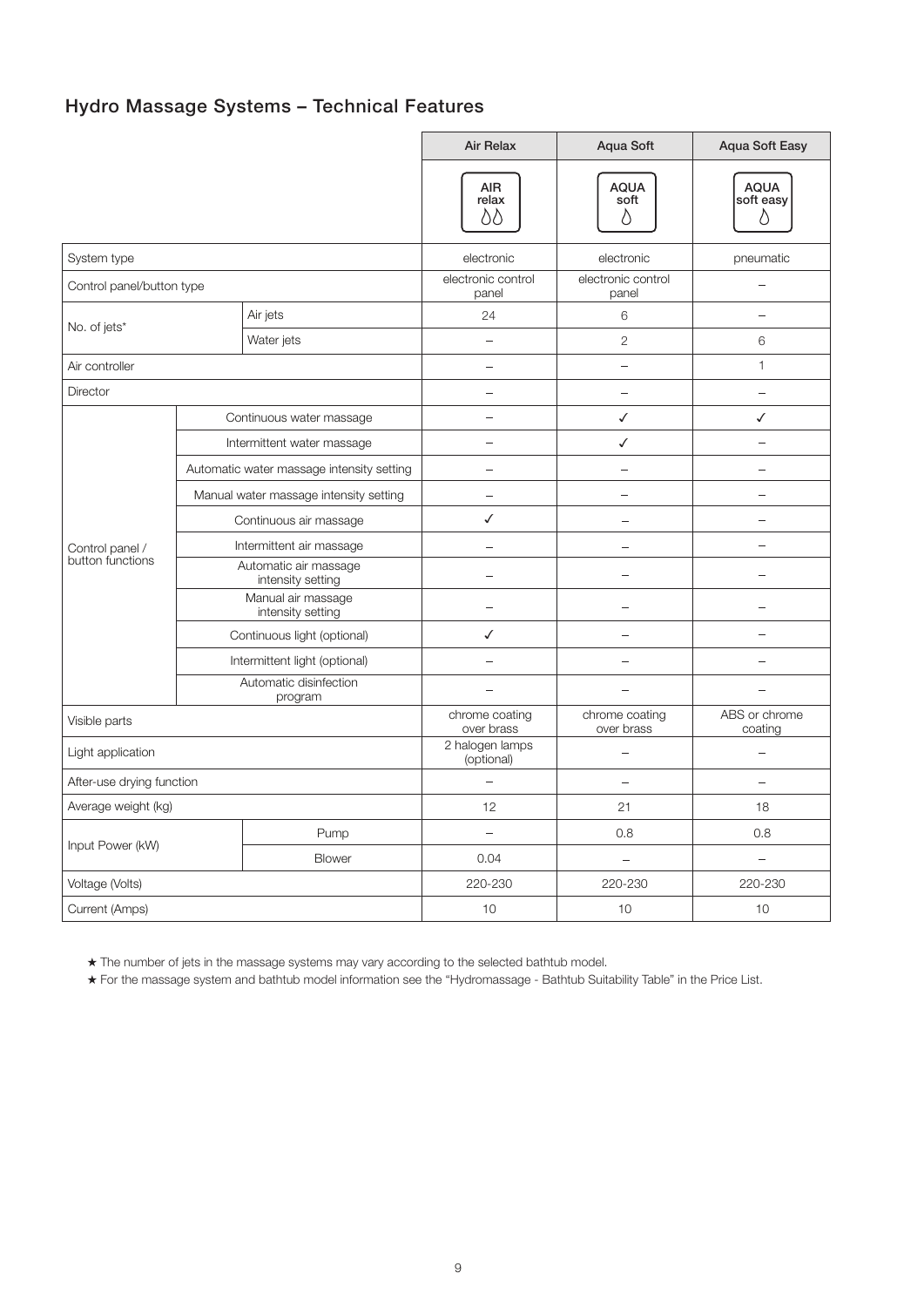### MAINTENANCE OF BATHTUBS

#### MATTERS THAT REQUIRE ATTENTION!

- Acrylic is durable against acids and alkalines.However do not let organic solutions used in dry cleaning, paint remover substances, acetone or other solvents to your compact system.
- Keep lighted cigarettes away from the product.
- If the construction activities in the bath will continue after installation, do not remove the folio layer on the product and apply full protection to the product.

#### POSSIBLE PROBLEMS AND THEIR SOLUTIONS

| <b>Problem</b>                                                               | <b>Solution</b>                                                                                                                                                                                                                         |
|------------------------------------------------------------------------------|-----------------------------------------------------------------------------------------------------------------------------------------------------------------------------------------------------------------------------------------|
| • The surface of the product is dull and/or<br>scratched.                    | • If your product is new, the protective film layer on it might not have been<br>removed.<br>• If dullness/scratches occur after a certain period of use, you may be using<br>incorrect cleaning materials. See the 'Cleaning' section. |
| • My bathtub stretches                                                       | • Check if the Wall hangers are installed on the wall or not.<br>• The wall hangers must be used in order to preserve the rigidity of the bathtub                                                                                       |
| • Water leakage under the bathtub                                            | • Check the silicone application between the bathtub and the wall                                                                                                                                                                       |
| • The siphon drain of my bathtub clogs frequently.                           | • Hair, soap, etc. could clog the siphon in time. Clean the siphon drain with a drain<br>opener from time to time.                                                                                                                      |
| • The siphon plug does not open even though the<br>control handle is forced. | • If you force the control handle too much the siphon wire could break. Therefore<br>height adjustment should be made by turning the plug counter clock wise without<br>forcing the handle.                                             |

If your problems persist please contact the nearest VitrA-Artema Authorized Service.

#### CLEANING THE ACRYLIC BATHTUBS

- Right after you use your bathtub, clean it with a liquid bath cleaner or a decalcifier and a soft cloth and warm water. Otherwise unwanted soap products, dirt and hard water will create a thin layer on the acrylic surface and it will become more difficult to clean.
- Do not use hydrochloric acid, abrasives, powdered detergents and cream detergents that contain powders, soft soap and hard/scratching cleaning sponges for cleaning your bathtub.

Note: When products with cabins, particularly patterned products are concerned, clean the glasses with a soft cloth and warm water. Do not use hydrochloric acid, abrasive / powdered / liquid detergents soft soap or hard/scratching cleaning sponges. Do not let organic dilutions, paint removers, acetone and other solvents contact the glass.